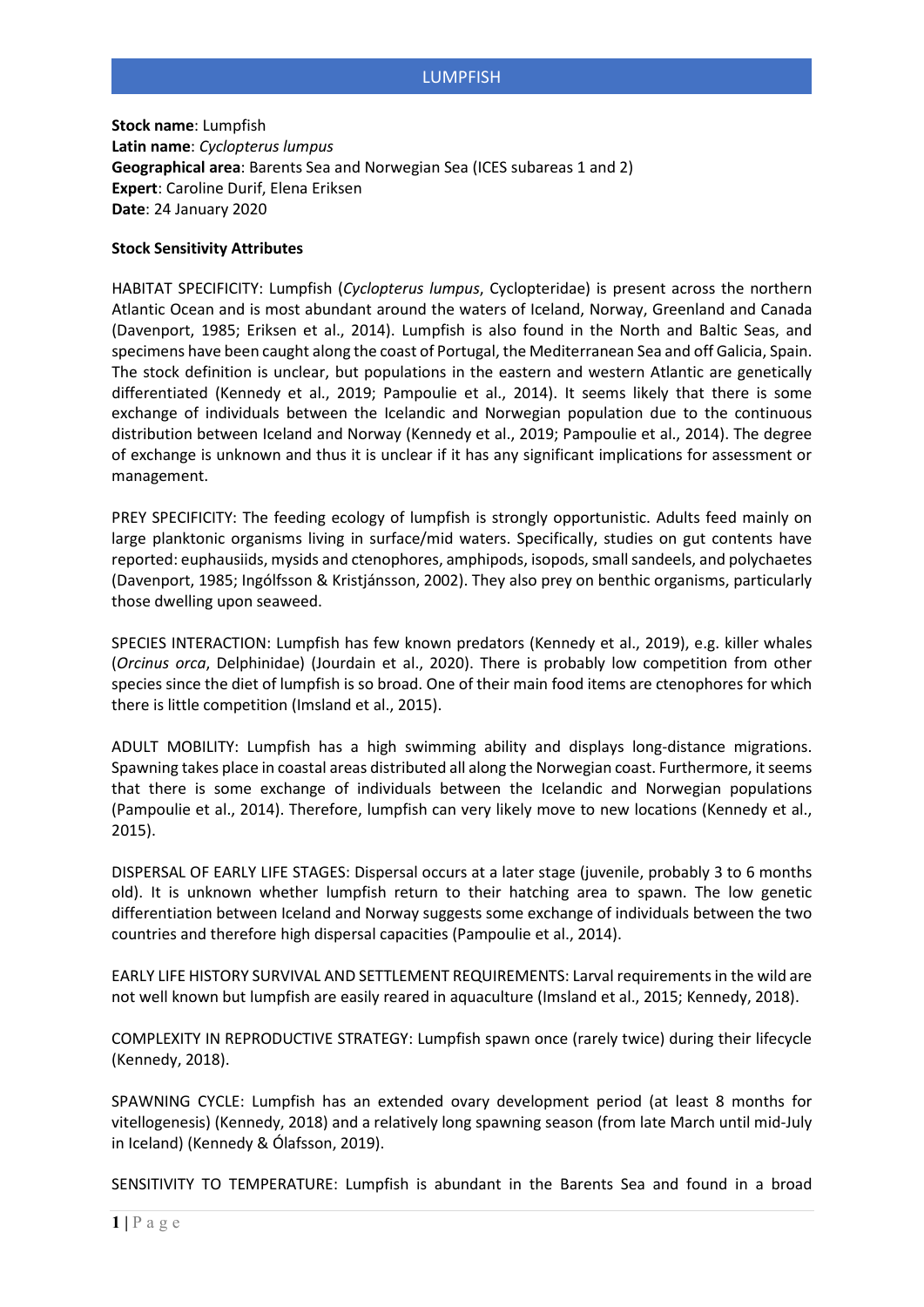temperature range of 0-11 °C. However, the majority of fish was found in the temperature range of 5- 7 °C (juveniles) and 4-7 °C (adults), indicating a strong association with Atlantic water masses in the Barents Sea (Eriksen et al., 2014).

SENSITIVITY TO OCEAN ACIDIFICATION: This is unknown, but there are no obvious links between ocean acidification and lumpfish, whether it is direct or indirect (prey items or habitat).

POPULATION GROWTH RATE: Low to moderate: K= 0.256, age at maturation = 2 years, maximum age < 10 years, maximum length around 60 cm (Hedeholm et al., 2017; Kasper et al., 2014).

STOCK SIZE/STATUS: The current stock status of lumpfish populations spans the whole range from healthy and fairly certain, to depleted and unknown depending on the country. The populations in Iceland and Norway have increased after low population biomasses in the 1990s and are currently above the long-term average (Kennedy et al., 2019). Lumpfish population in Canada is depleted. There is less certainty about the population status in Greenland due to the short time-series. The population status in the Baltic Sea and Kattegat is unknown due to lack of reliable data. In the Barents Sea the lumpfish abundance and biomass were generally low during the 1980s, increased in the 1990s and were highest during the 2000s (Eriksen et al., 2014). The lowest biomass (212 t) and abundance index (36 million) were recorded in 1986, while the highest biomass (143,000 t) and abundance index (143 million) were recorded in 2007.

OTHER STRESSORS: There are no other known stressors than fishing.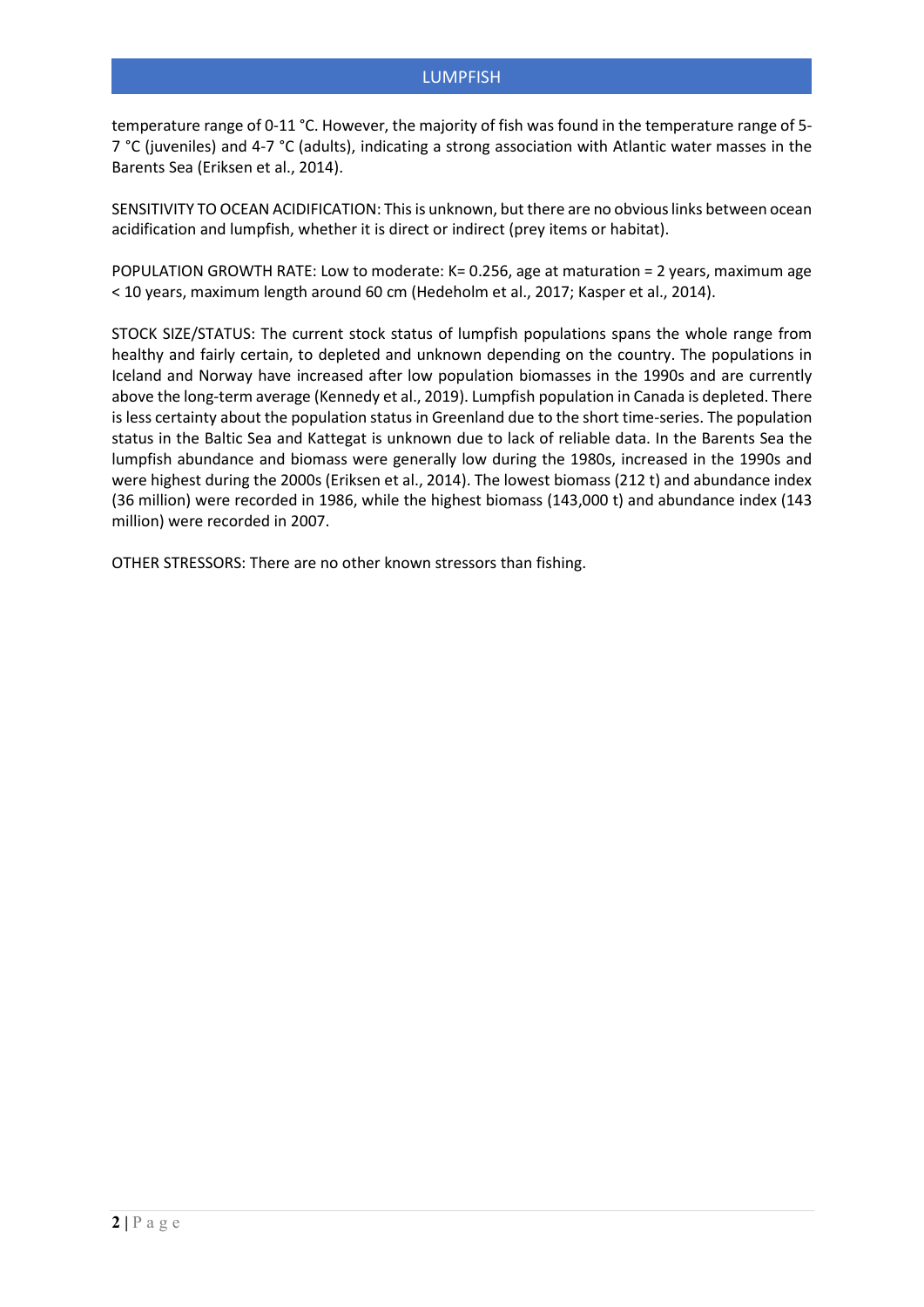# LUMPFISH

### **Scoring of the considered sensitivity attributes**

Sensitivity attributes, climate exposure based on climate projections allowing the evaluations of impacts of climate change, and accumulated directional effect scoring for Lumpfish (*Cyclopterus lumpus*) in ICES subareas 1 and 2. L: low; M: moderate; H: high; VH: very high, Mean<sub>w</sub>: weighted mean; N/A: not applicable. Usage: this column was used to make ad hoc notes, including considerations about the amount of relevant data available:  $1 = low$ ,  $2 = moderate$ ;  $3 = high$ .  $N/A = not$  applicable.

| <b>SENSITIVITY ATTRIBUTES</b>                   | L | M              | н              | VH           | Mean <sub>w</sub> | Usage          | Remark                    |
|-------------------------------------------------|---|----------------|----------------|--------------|-------------------|----------------|---------------------------|
| <b>Habitat Specificity</b>                      | 5 | $\pmb{0}$      | 0              | 0            | 1.0               |                |                           |
| Prey Specificity                                | 0 | 5              | 0              | 0            | 2.0               |                |                           |
| Species Interaction                             | 5 | $\Omega$       | 0              | 0            | 1.0               |                |                           |
| <b>Adult Mobility</b>                           | 5 | $\Omega$       | 0              | 0            | 1.0               |                |                           |
| Dispersal of Early Life Stages                  | 5 | 0              | 0              | 0            | 1.0               |                |                           |
| <b>ELH Survival and Settlement Requirements</b> | 5 | 0              | 0              | 0            | 1.0               |                |                           |
| Complexity in Reproductive Strategy             | 5 | 0              | 0              | 0            | 1.0               |                |                           |
| Spawning Cycle                                  | 0 | $\Omega$       | 5              | 0            | 3.0               |                |                           |
| Sensitivity to Temperature                      | 0 | 5              | 0              | 0            | 2.0               |                |                           |
| Sensitivity to Ocean Acidification              | 5 | $\Omega$       | 0              | 0            | 1.0               |                |                           |
| <b>Population Growth Rate</b>                   | 3 | 2              | 0              | 0            | 1.4               |                |                           |
| <b>Stock Size/Status</b>                        | 5 | 0              | 0              | 0            | 1.0               |                |                           |
| <b>Other Stressors</b>                          | 5 | $\Omega$       | $\Omega$       | 0            | 1.0               |                |                           |
| <b>Grand mean</b>                               |   |                |                |              | 1.34              |                |                           |
| <b>Grand mean SD</b>                            |   |                |                |              | 0.62              |                |                           |
|                                                 |   |                |                |              |                   |                |                           |
| <b>CLIMATE EXPOSURE</b>                         | L | M              | H              | <b>VH</b>    | Mean <sub>w</sub> | Usage          | <b>Directional Effect</b> |
| Surface Temperature                             | 0 | 0              | 0              | 0            |                   | N/A            |                           |
| Temperature 100 m                               | 3 | $\overline{2}$ | 0              | 0            | 1.4               | $\overline{2}$ | $\mathbf{1}$              |
| Temperature 500 m                               | 0 | $\Omega$       | $\Omega$       | 0            |                   | N/A            |                           |
| <b>Bottom Temperature</b>                       | 0 | $\Omega$       | $\Omega$       | 0            |                   | N/A            |                           |
| $O2$ (Surface)                                  | 4 | 1              | 0              | 0            | 1.2               | 1              | $-1$                      |
| pH (Surface)                                    | 4 | 1              | 0              | 0            | 1.2               | 1              | $-1$                      |
| <b>Gross Primary Production</b>                 | 1 | $\overline{2}$ | 1              | 1            | 2.4               | $\mathbf{1}$   | $\mathbf{1}$              |
| <b>Gross Secondary Production</b>               | 1 | $\mathbf{1}$   | $\overline{2}$ | $\mathbf{1}$ | 2.6               | $\mathbf{1}$   | 1                         |
| Sea Ice Abundance                               | 0 | $\Omega$       | 0              | 0            |                   | N/A            |                           |
| <b>Grand mean</b>                               |   |                |                |              | 1.76              |                |                           |
| <b>Grand mean SD</b>                            |   |                |                |              | 0.68              |                |                           |
| <b>Accumulated Directional Effect</b>           |   |                |                |              |                   |                | 4.0                       |
|                                                 |   |                |                |              |                   |                |                           |
| <b>Accumulated Directional Effect: POSITIVE</b> |   |                |                |              |                   |                | 4.0                       |

Lumpfish (*Cyclopterus lumpus*) in ICES subareas 1 and 2

#### **References**

- Davenport, J. (1985). *Synopsis of Biological Data on the Lumpsucker,* Cyclopterus lumpus *(Linnaeus, 1758)* (Vol. 147, Issue 147). Food & Agriculture Org.
- Eriksen, E., Durif, C. M., & Prozorkevich, D. (2014). Lumpfish (*Cyclopterus lumpus*) in the Barents Sea: Development of biomass and abundance indices, and spatial distribution. *ICES Journal of Marine Science*, *71*(9), 2398–2402.
- Hedeholm, R. B., Post, S., & Grønkjær, P. (2017). Life history trait variation of Greenland lumpfish (*Cyclopterus lumpus*) along a 1600 km latitudinal gradient. *Polar Biology*, *40*(12), 2489–2498.
- Imsland, A. K., Reynolds, P., Eliassen, G., Hangstad, T. A., Nytrø, A. V., Foss, A., Vikingstad, E., & Elvegård, T. A. (2015). Feeding preferences of lumpfish (*Cyclopterus lumpus* L.) maintained in open net-pens with Atlantic salmon (*Salmo salar* L.). *Aquaculture*, *436*, 47–51.